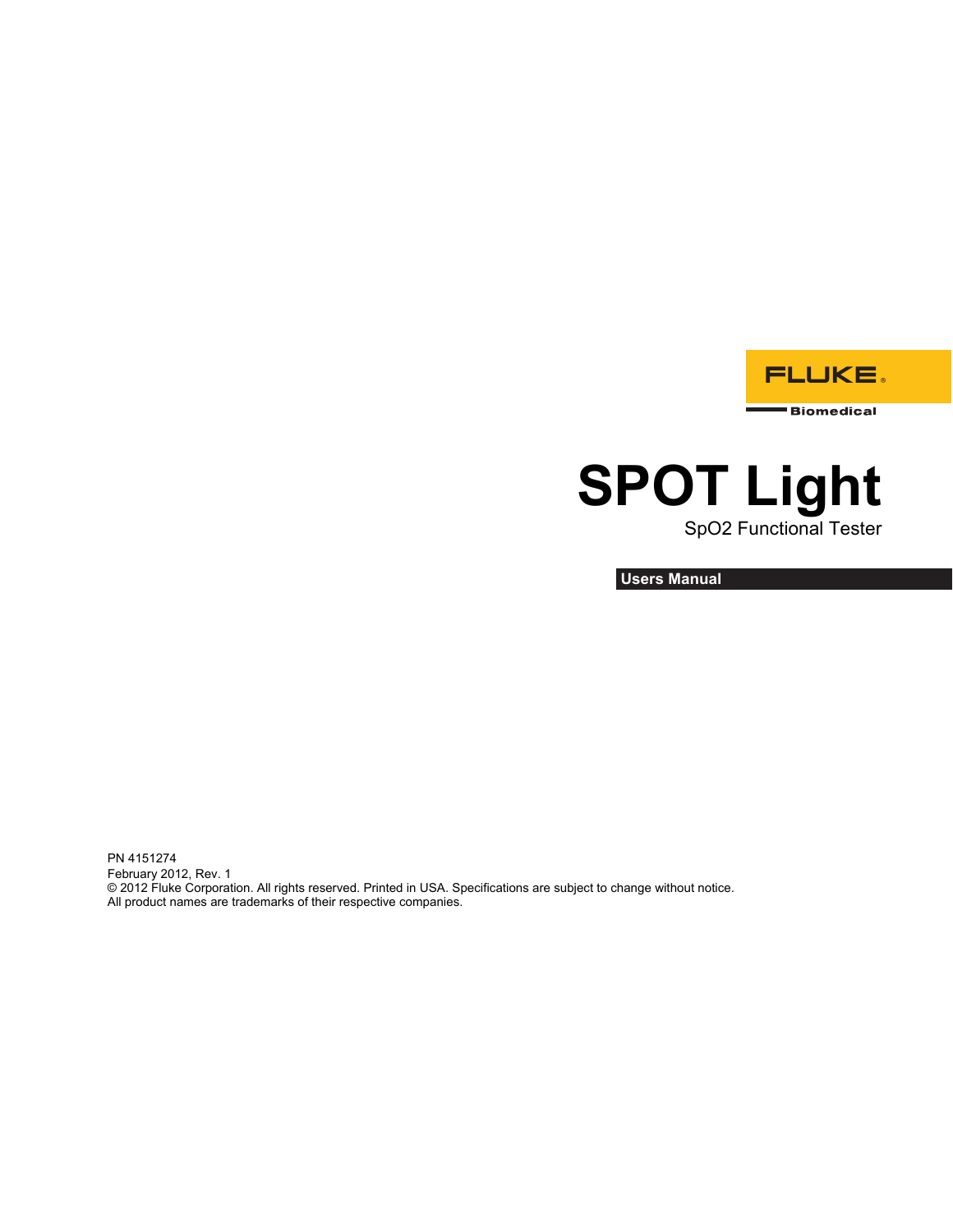# *Warranty and Product Support*

Fluke Biomedical warrants this instrument against defects in materials and workmanship for two years from the date of original purchase. You will be charged our customary fee for such calibration. During the warranty period, we will repair or at our option replace, at no charge, a product that proves to be defective, provided you return the product, shipping prepaid, to Fluke Biomedical. This warranty covers the original purchaser only and is not transferable. The warranty does not apply if the product has been damaged by accident or misuse or has been serviced or modified by anyone other than an authorized Fluke Biomedical service facility. NO OTHER WARRANTIES, SUCH AS FITNESS FOR A PARTICULAR PURPOSE, ARE EXPRESSED OR IMPLIED. FLUKE SHALL NOT BE LIABLE FOR ANY SPECIAL, INDIRECT, INCIDENTAL OR CONSEQUENTIAL DAMAGES OR LOSSES, INCLUDING LOSS OF DATA, ARISING FROM ANY CAUSE OR THEORY.

This warranty covers only serialized products and their accessory items that bear a distinct serial number tag. Recalibration of instruments is not covered under the warranty.

This warranty gives you specific legal rights and you may also have other rights that vary in different jurisdictions. Since some jurisdictions do not allow the exclusion or limitation of an implied warranty or of incidental or consequential damages, this limitation of liability may not apply to you. If any provision of this warranty is held invalid or unenforceable by a court or other decision-maker of competent jurisdiction, such holding will not affect the validity or enforceability of any other provision.

7/07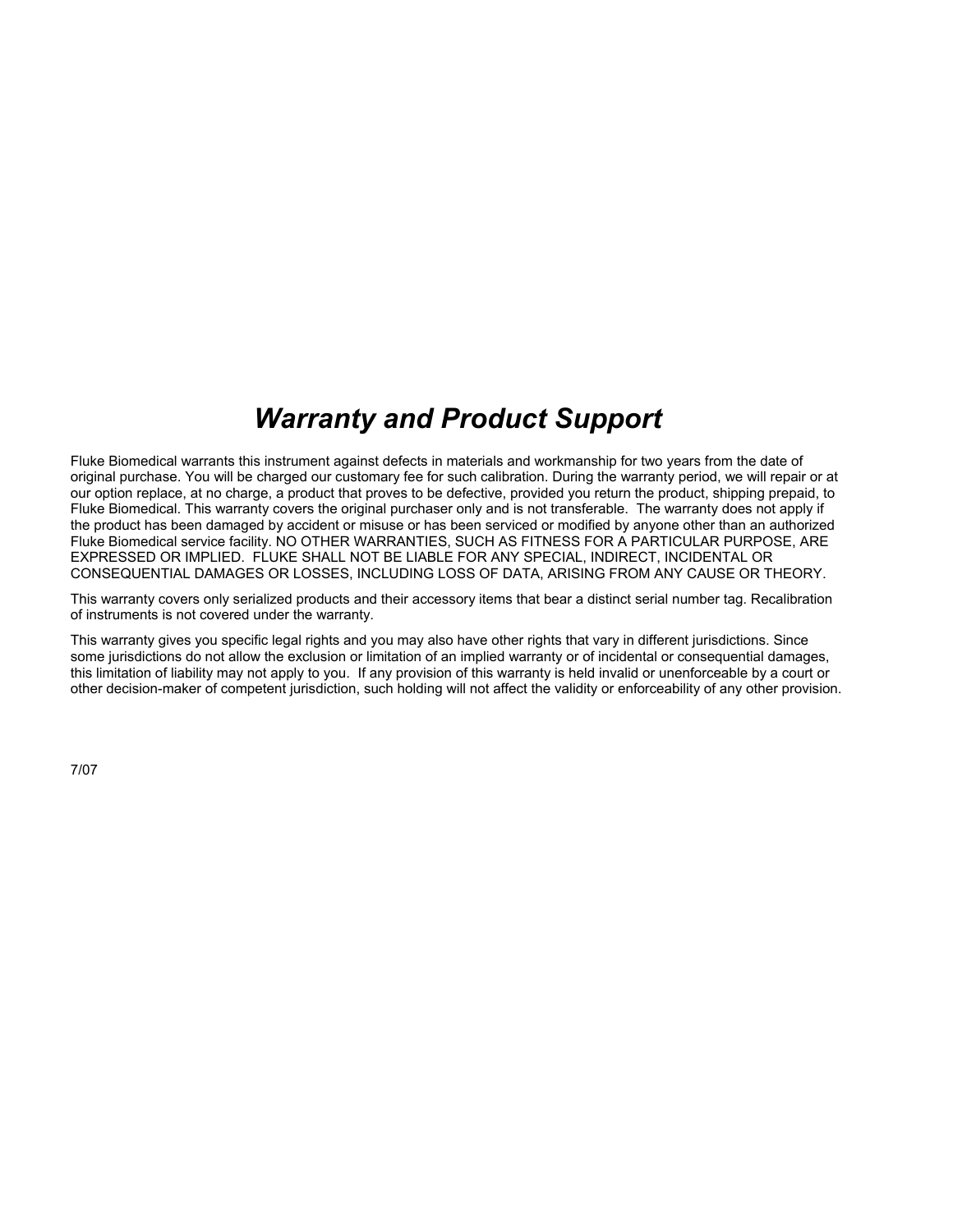# *Notices*

#### All Rights Reserved

 Copyright 2012, Fluke Biomedical. No part of this publication may be reproduced, transmitted, transcribed, stored in a retrieval system, or translated into any language without the written permission of Fluke Biomedical.

### Copyright Release

Fluke Biomedical agrees to a limited copyright release that allows you to reproduce manuals and other printed materials for use in service training programs and other technical publications. If you would like other reproductions or distributions, submit a written request to Fluke **Biomedical** 

#### Unpacking and Inspection

Follow standard receiving practices upon receipt of the instrument. Check the shipping carton for damage. If damage is found, stop unpacking the instrument. Notify the carrier and ask for an agent to be present while the instrument is unpacked. There are no special unpacking instructions, but be careful not to damage the instrument when unpacking it. Inspect the instrument for physical damage such as bent or broken parts, dents, or scratches.

#### Technical Support

For application support or answers to technical questions, either email techservices@flukebiomedical.com or call 1-800- 850-4608 or 1-440- 248-9300. In Europe, email techsupport.emea@flukebiomedical.com or call +31-40-2675314.

#### Claims

Our routine method of shipment is via common carrier, FOB origin. Upon delivery, if physical damage is found, retain all packing materials in their original condition and contact the carrier immediately to file a claim. If the instrument is delivered in good physical condition but does not operate within specifications, or if there are any other problems not caused by shipping damage, please contact Fluke Biomedical or your local sales representative.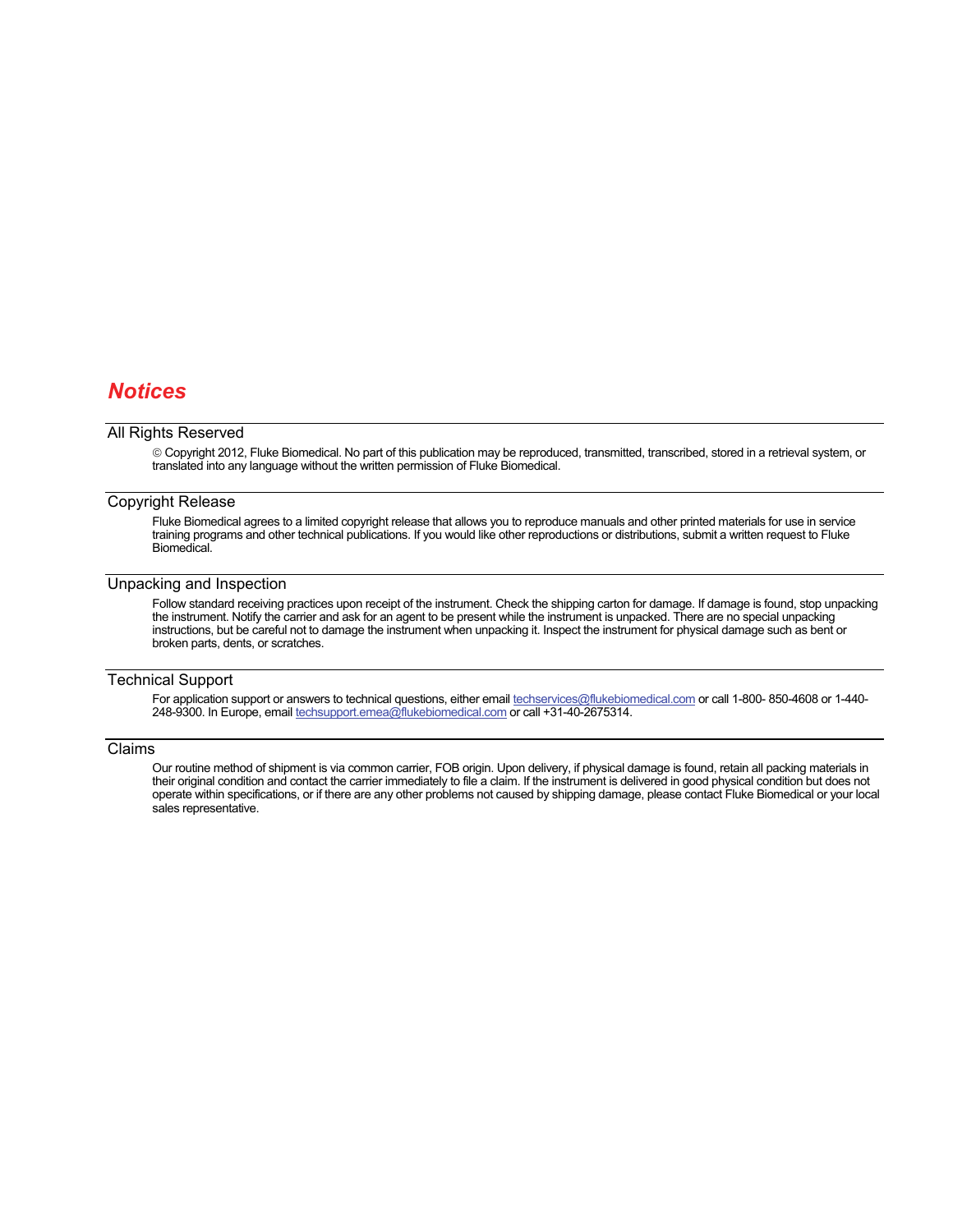#### Returns and Repairs

#### Return Procedure

All items being returned (including all warranty-claim shipments) must be sent freight-prepaid to our factory location. When you return an instrument to Fluke Biomedical, we recommend using United Parcel Service, Federal Express, or Air Parcel Post. We also recommend that you insure your shipment for its actual replacement cost. Fluke Biomedical will not be responsible for lost shipments or instruments that are received in damaged condition due to improper packaging or handling.

Use the original carton and packaging material for shipment. If they are not available, we recommend the following guide for repackaging:

- Use a double–walled carton of sufficient strength for the weight being shipped.<br>■ Use heavy paner or cardboard to protect all instrument surfaces Use nonabra
- Use heavy paper or cardboard to protect all instrument surfaces. Use nonabrasive material around all projecting parts.<br>Use at least four inches of tightly packed, industry approved, shock-absorbent material around the inst
- Use at least four inches of tightly packed, industry-approved, shock-absorbent material around the instrument.

#### **Returns for partial refund/credit:**

Every product returned for refund/credit must be accompanied by a Return Material Authorization (RMA) number, obtained from our Order Entry Group at 1-440-498-2560.

Repair and calibration:

To find the nearest service center, go to www.flukebiomedical.com/service or

In the  $\overline{U}$  SA $\cdot$ 

 Cleveland Calibration Lab Tel: 1-800-850-4608 x2564 Email: globalcal@flukebiomedical.com

 Everett Calibration Lab Tel: 1-888-99 FLUKE (1-888-993-5853) Email: service.status@fluke.com

In Europe, Middle East, and Africa: Eindhoven Calibration Lab Tel: +31-40-2675300 Email: servicedesk@fluke.nl

In Asia:

 Everett Calibration Lab Tel: +425-446-6945 Email: service.international@fluke.com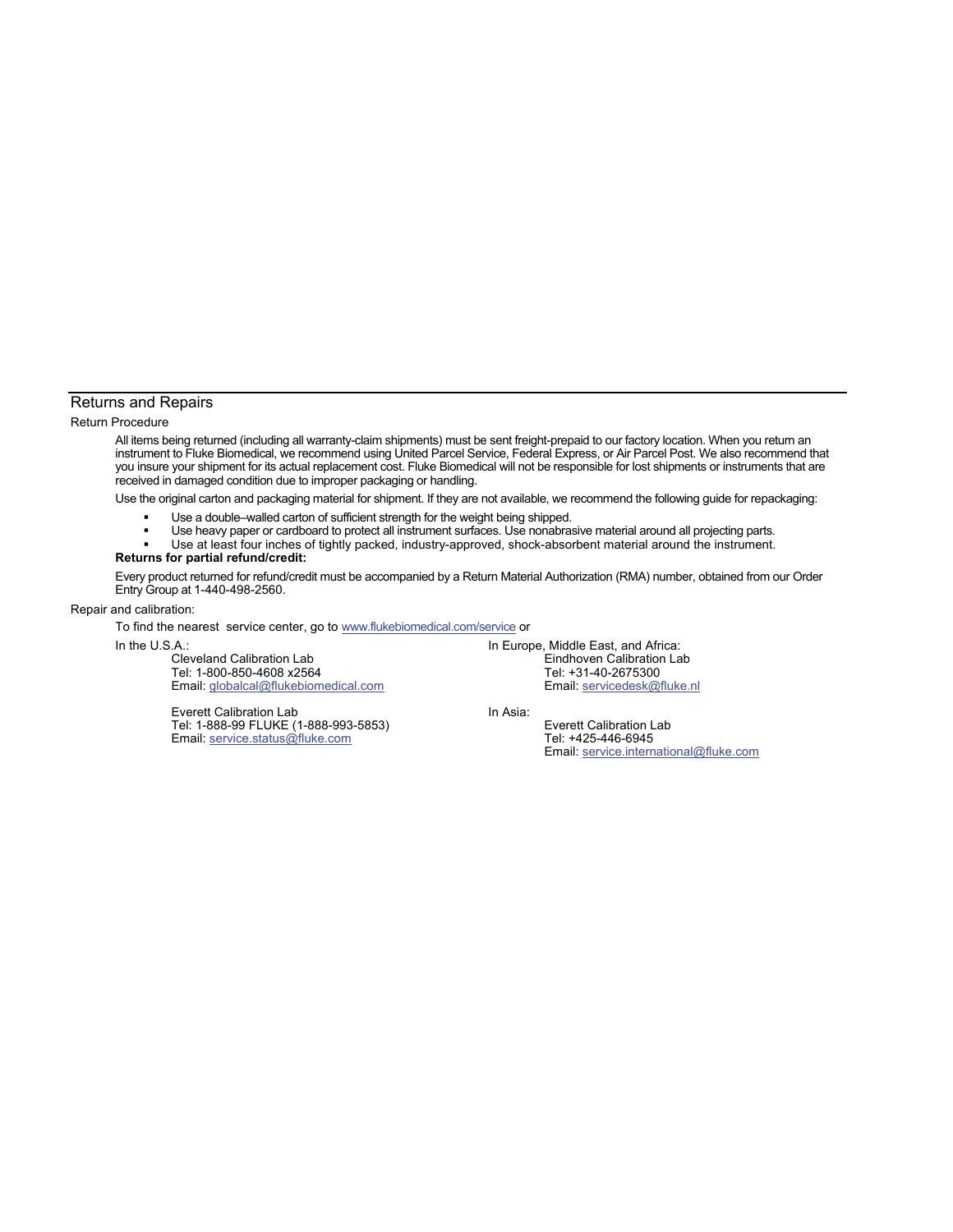#### **Certification**

This instrument was thoroughly tested and inspected. It was found to meet Fluke Biomedical's manufacturing specifications when it was shipped from the factory. Calibration measurements are traceable to the National Institute of Standards and Technology (NIST). Devices for which there are no NIST calibration standards are measured against in-house performance standards using accepted test procedures.

#### **WARNING**

Unauthorized user modifications or application beyond the published specifications may result in electrical shock hazards or improper operation. Fluke Biomedical will not be responsible for any injuries sustained due to unauthorized equipment modifications.

#### Restrictions and Liabilities

Information in this document is subject to change and does not represent a commitment by Fluke Biomedical. Changes made to the information in this document will be incorporated in new editions of the publication. No responsibility is assumed by Fluke Biomedical for the use or reliability of software or equipment that is not supplied by Fluke Biomedical, or by its affiliated dealers.

#### Manufacturing Location

The SPOT Light SpO2 Functional Tester is manufactured at Fluke Biomedical, 6920 Seaway Blvd., Everett, WA, U.S.A.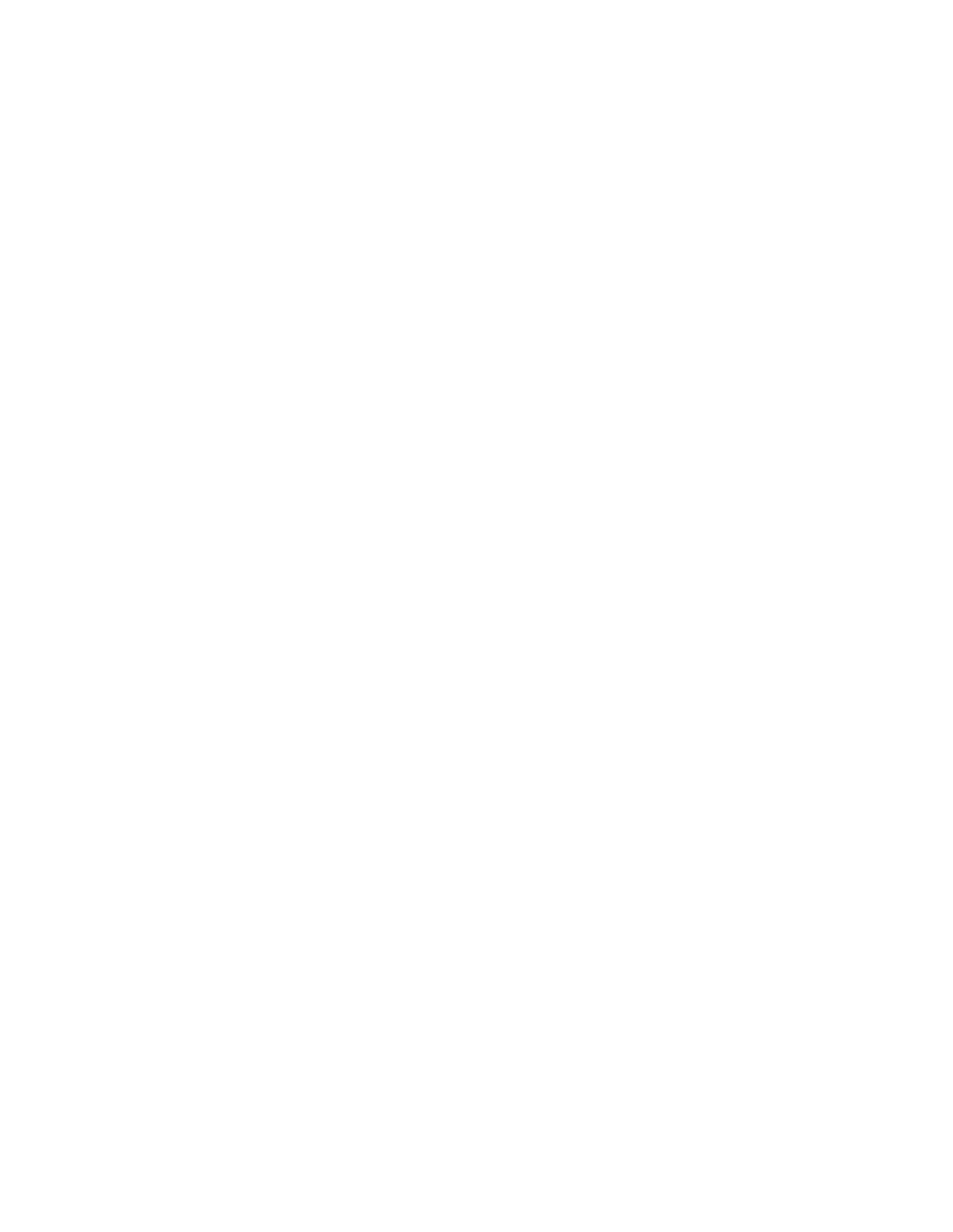# **Table of Contents**

# **Title**

## Page

| -11 |
|-----|
|     |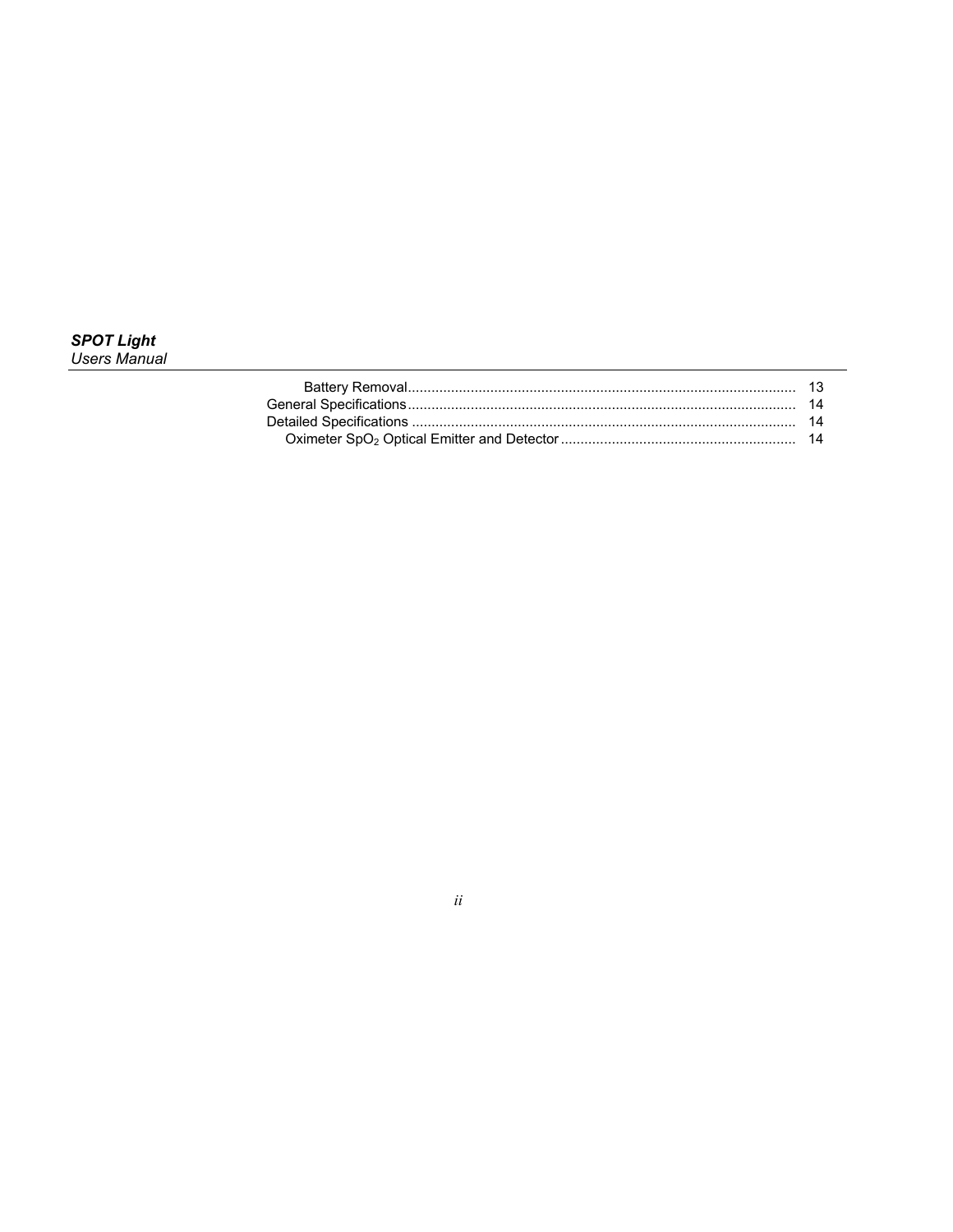# **List of Tables**

# **Table**

## **Title**

# Page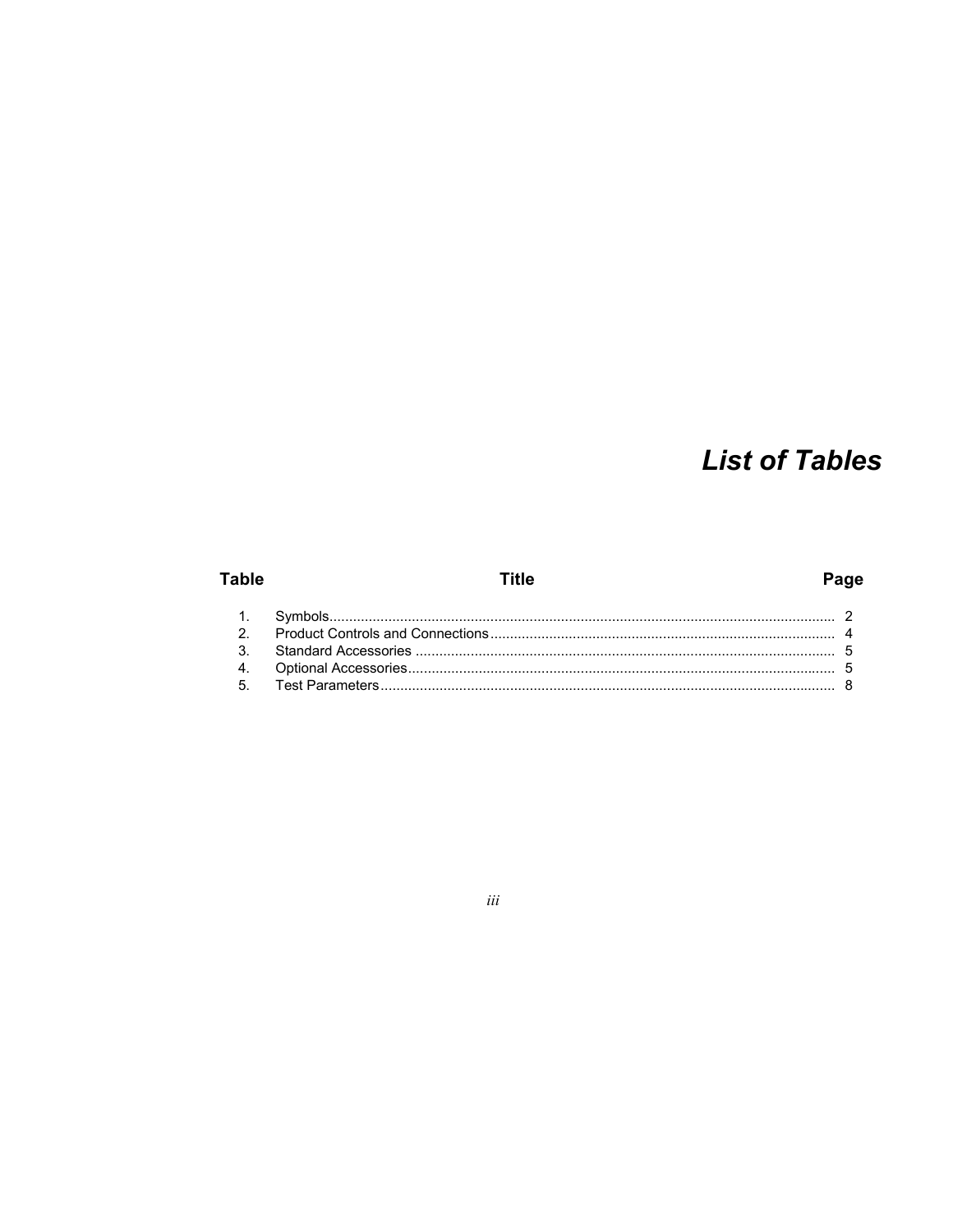| <b>SPOT Light</b>   |
|---------------------|
| <b>Users Manual</b> |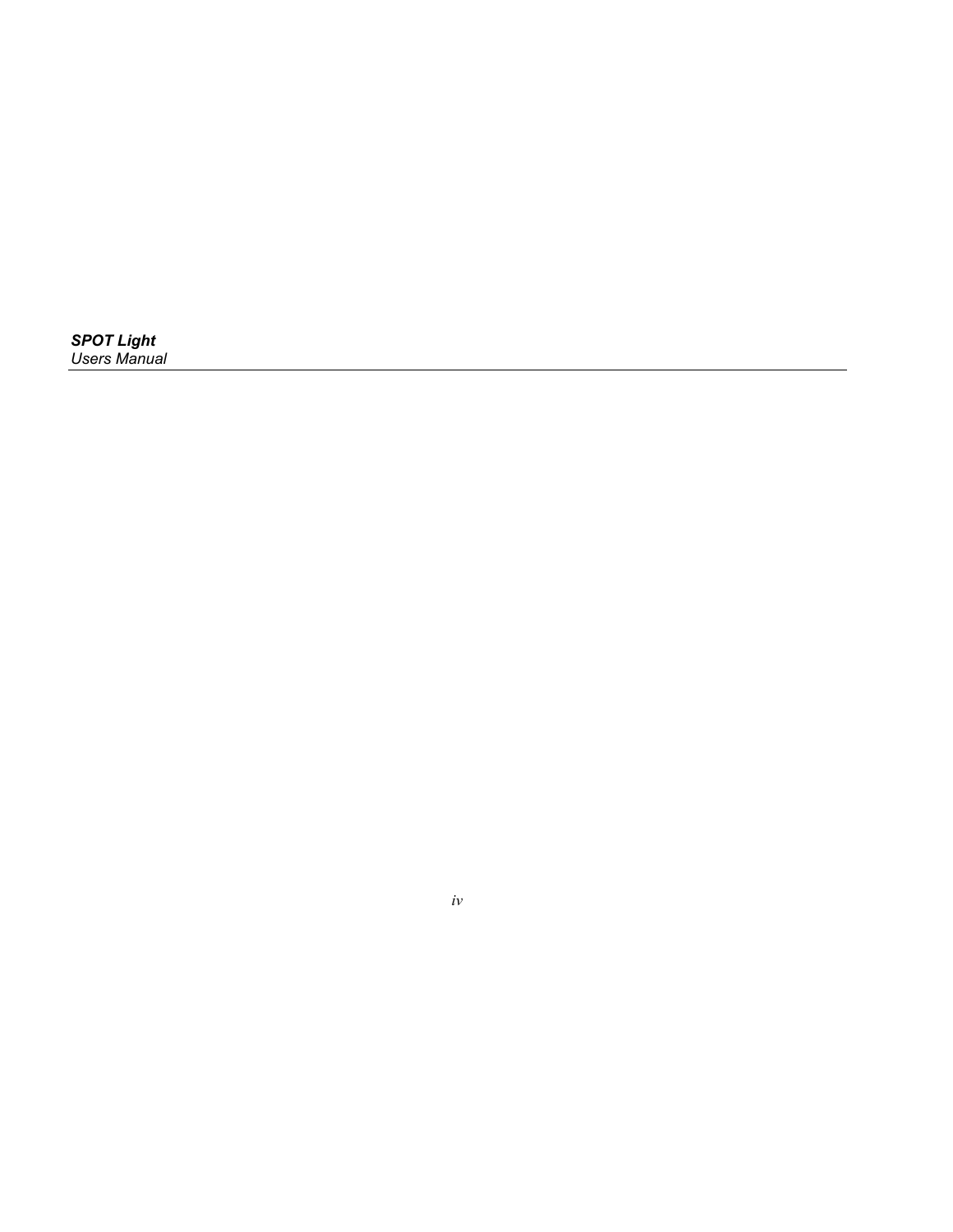# **List of Figures**

# **Figure**

# **Title**

## Page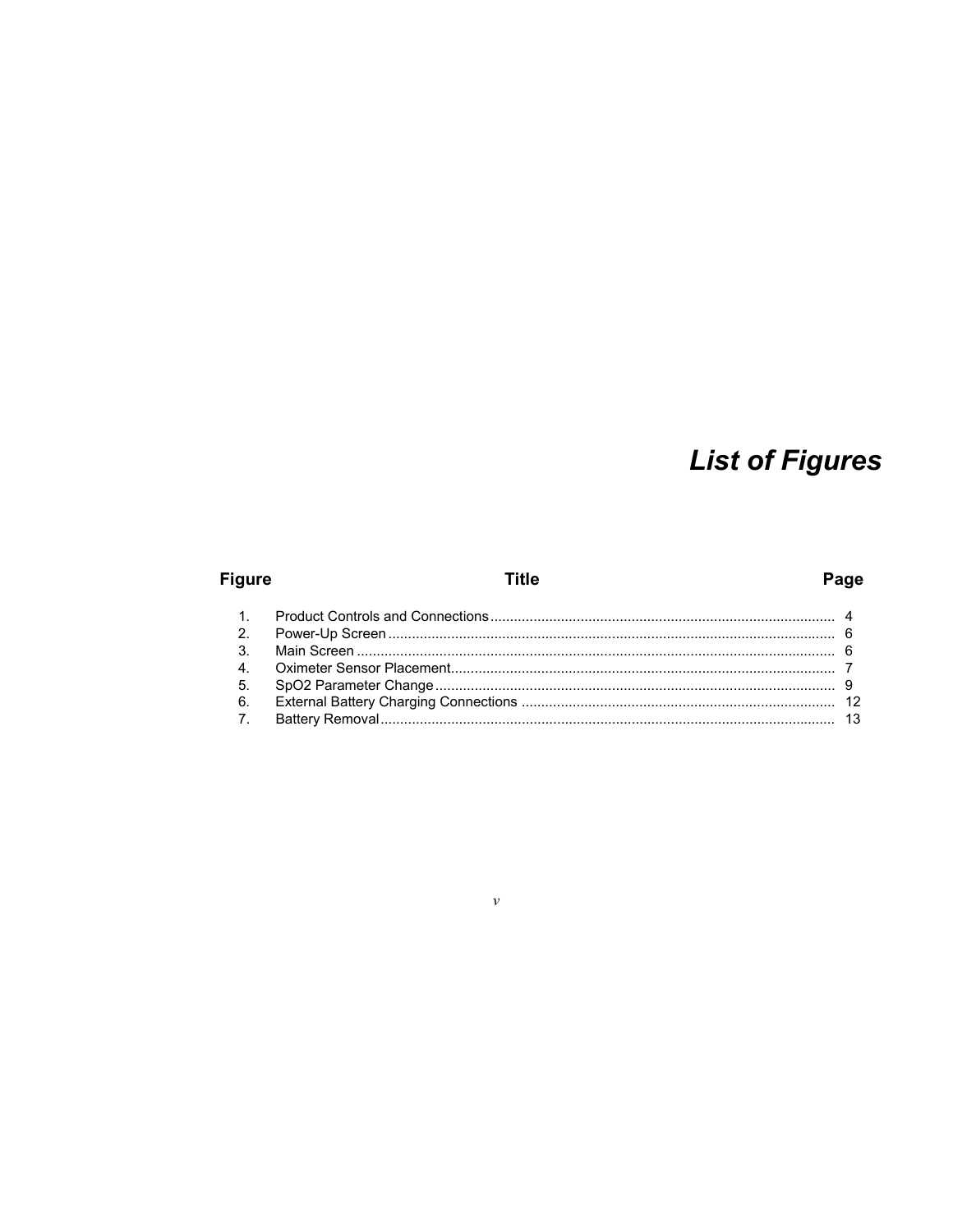| <b>SPOT Light</b>   |
|---------------------|
| <b>Users Manual</b> |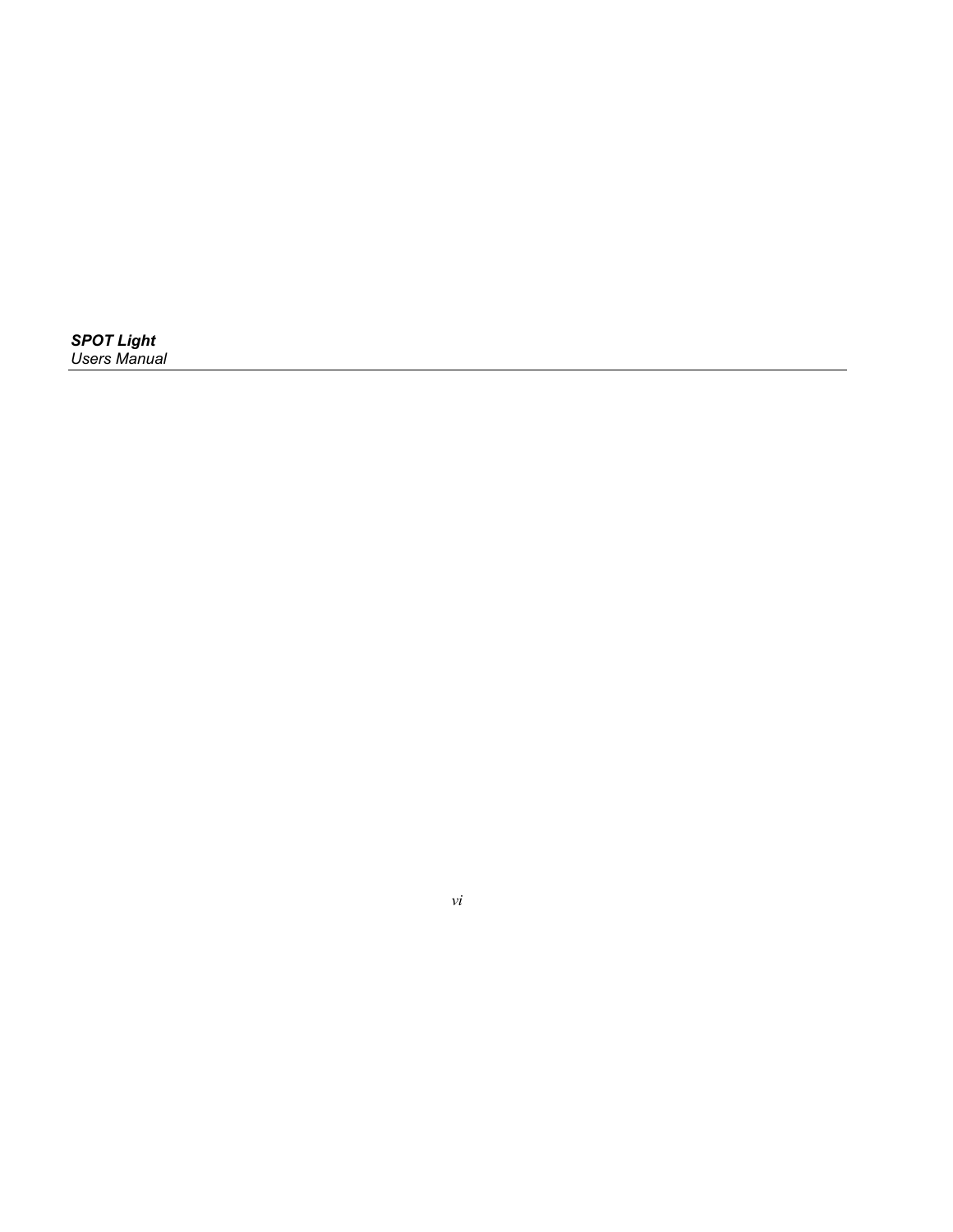# *SpO2 Functional Tester*

### *Introduction*

XW **Warning** 

**To prevent possible electrical shock, fire, or personal injury, read all "safety information" before you use the Product.** 

The Fluke Biomedical SPOT Light SpO2 Functional Tester (the Product) is a compact, portable, functional tester used to measure the performance of SpO2 monitors (pulse oximeters).

The Product uses light detection and emission to do tests. The tests examine the electronics of the pulse oximeter and the sensor.

Table 1 is a list of the symbols used on the Product and in this manual.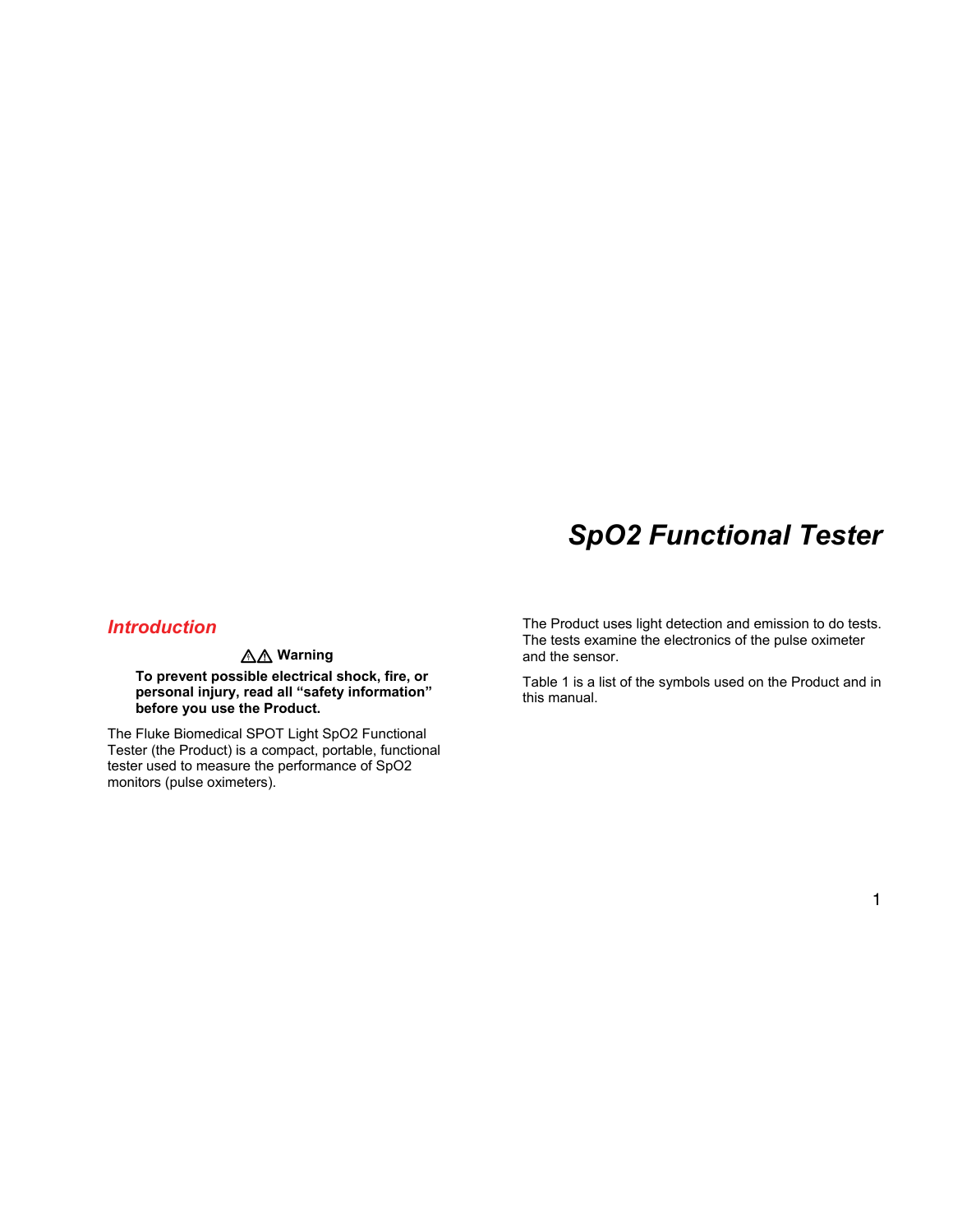#### *SPOT Light Users Manual*

#### **Table 1. Symbols**

| Symbol | <b>Description</b>                                                                                                 |  |
|--------|--------------------------------------------------------------------------------------------------------------------|--|
|        | Important information. Refer to manual.                                                                            |  |
|        | Hazardous voltage.                                                                                                 |  |
|        | Conforms to relevant Canadian and US<br>standards.                                                                 |  |
| N10140 | Conforms to relevant Australian EMC<br>requirements.                                                               |  |
| CE     | Conforms to European Union directives.                                                                             |  |
|        | Do not dispose of this product as<br>unsorted municipal waste. Go to Fluke's<br>website for recycling information. |  |

# *Intended Use*

The Product is intended to be used to test and verify the basic operation of patient monitoring devices or systems used to monitor SpO2. Additionally, the Product provides an optical signal to verify the electronics inside the pulse oximeter sensor are functional.

The intended user is a trained biomedical equipment technician who performs periodic preventative maintenance checks on patient monitors in service. Users can be associated with hospitals, clinics, original

equipment manufacturers and independent service companies that repair and service medical equipment. The end user is an individual, trained in medical instrumentation technology.

This Product is not intended for use on patients, or to test devices while connected to patients. This Product is not intended to be used to calibrate medical equipment.

# *Safety Information*

A **Warning** identifies conditions and procedures that are dangerous to the user. A **Caution** identifies conditions and procedures that can cause damage to the Product or the equipment under test.

# A **Marning**

**To prevent possible electrical shock, fire, or personal injury, follow these guidelines:** 

- **Do not connect the Product to a patient or equipment connected to a patient. The Product is intended for equipment evaluation only and should never be used in diagnostics, treatment, or any other capacity where the Product would come in contact with a patient.**
- **Use the Product only as specified, or the protection supplied by the Product can be compromised.**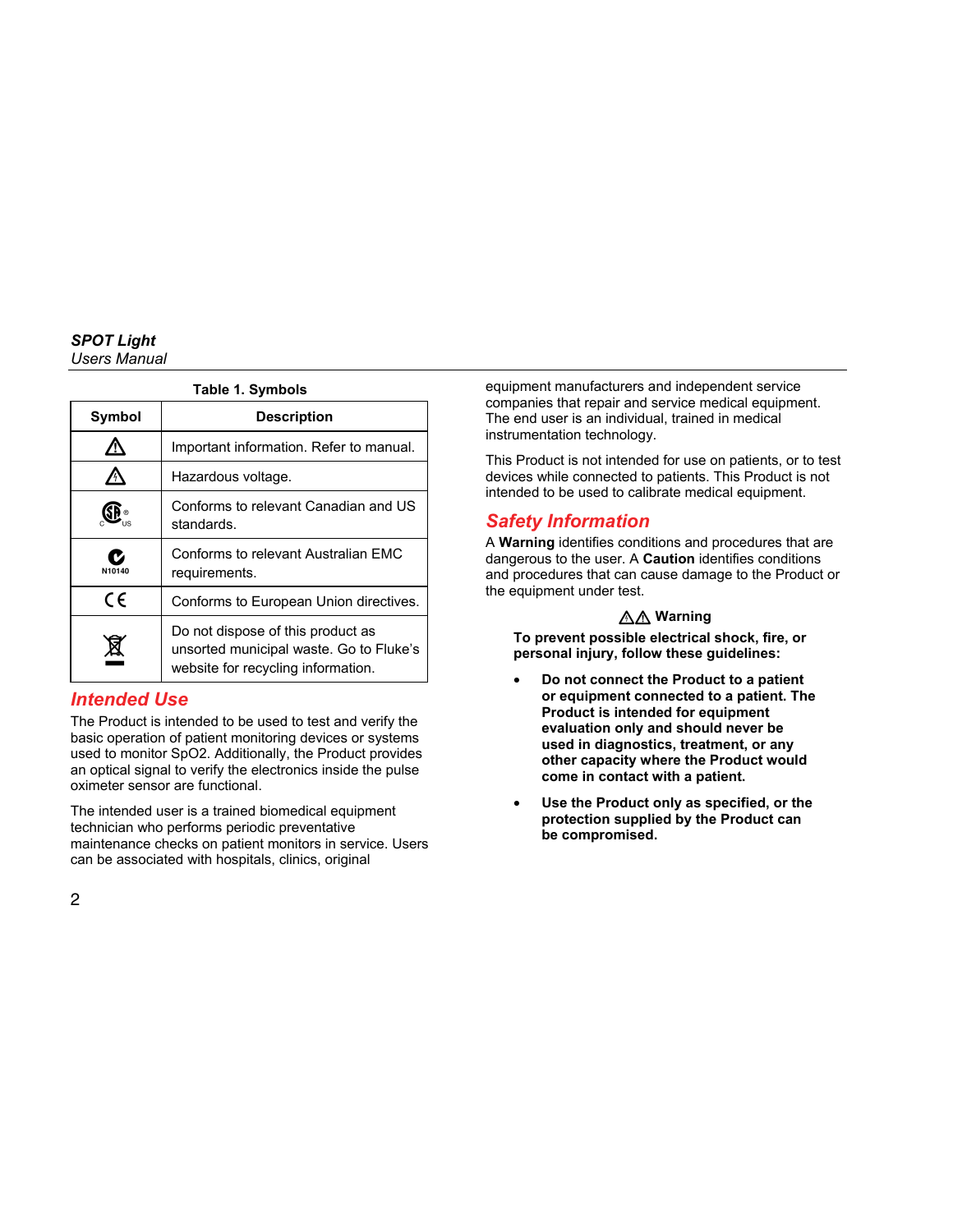- **Replace the batteries when the low battery indicator shows to prevent incorrect measurements.**
- **Carefully read all instructions.**
- **Do not use the Product around explosive gas, vapor, or in damp or wet environments.**
- **Do not use, and disable the Product if it is damaged.**
- **Do not use the Product if it operates incorrectly.**
- **Use only current probes, test leads, and adapters supplied with the Product.**

#### W **Caution**

**The pulse oximeter component of the device is not intended to validate the SpO2 accuracy of pulse oximeter equipment.** 

**This device is not intended to confirm the SpO2 accuracy of the calibration curve of the pulse oximeter monitor or to assess the optical characteristics of representative pulse oximeter sensors to determine their proper calibration.** 

**Not all functional testers and pulse oximeter equipment are compatible. Functional testers can vary in pulse methods, pulse contours, and amplitude. A functional tester might not accurately reproduce the calibration of the pulse oximeter equipment and can yield different results between pulse oximeter equipment.** 

# *Unpack the Product*

Carefully unpack all items from the box and check that you have these items:

- **SPOT Light**
- Users Manual
- Carrying Case
- Power Cord
- AC/DC Power Supply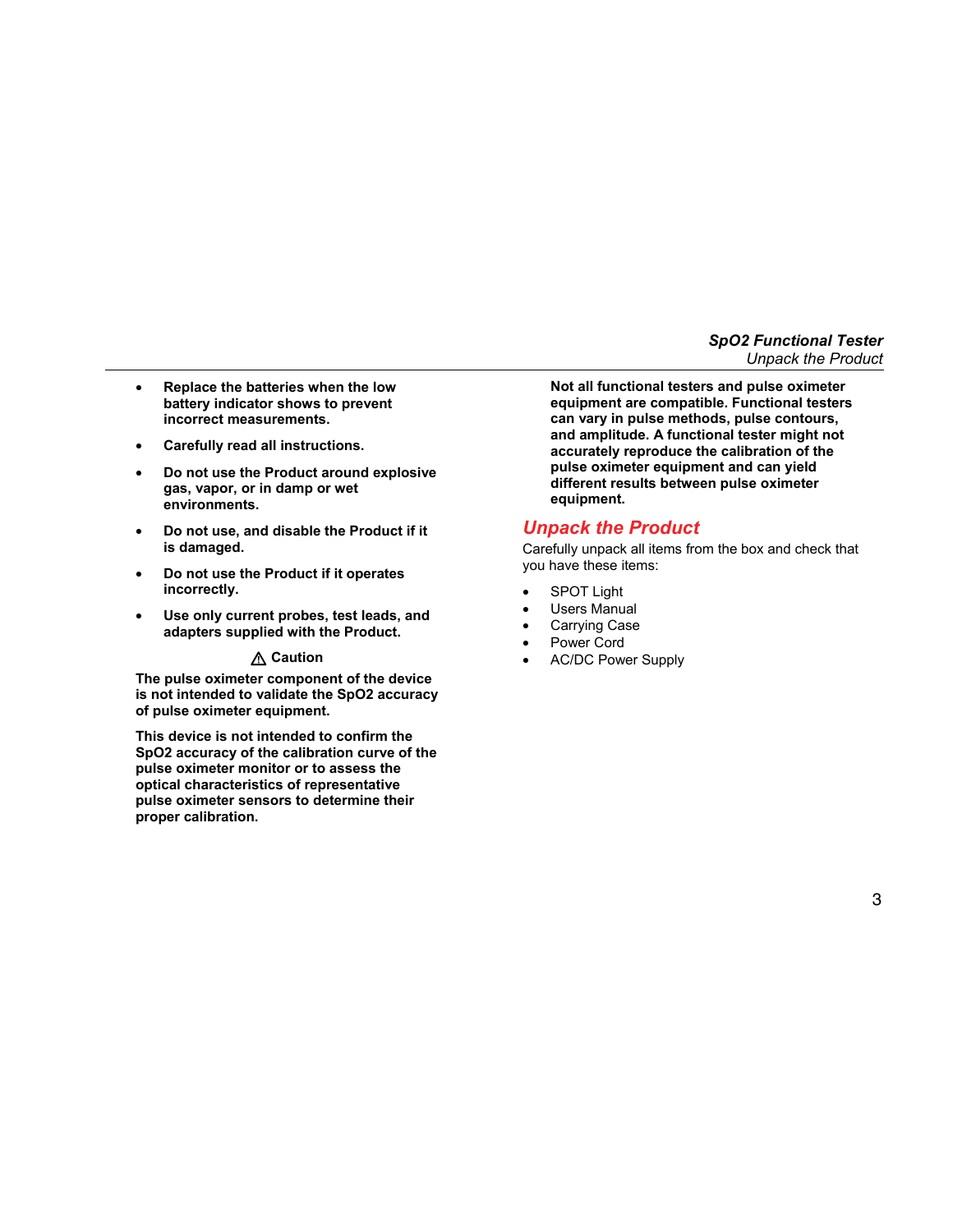# *Instrument Familiarization*

Table 2 is a list of Product controls and connections shown in Figure 1.



**Figure 1. Product Controls and Connections** 

#### **Table 2. Product Controls and Connections**

| <b>Item</b>    | <b>Description</b>                        |
|----------------|-------------------------------------------|
| 1              | SpO <sub>2</sub> Artificial Finger        |
| $\overline{2}$ | Scroll Up and Down Buttons                |
| 3              | <b>Select Button</b>                      |
| 4              | <b>LCD Display</b>                        |
| 5              | Mini B USB Device Port (Service use only) |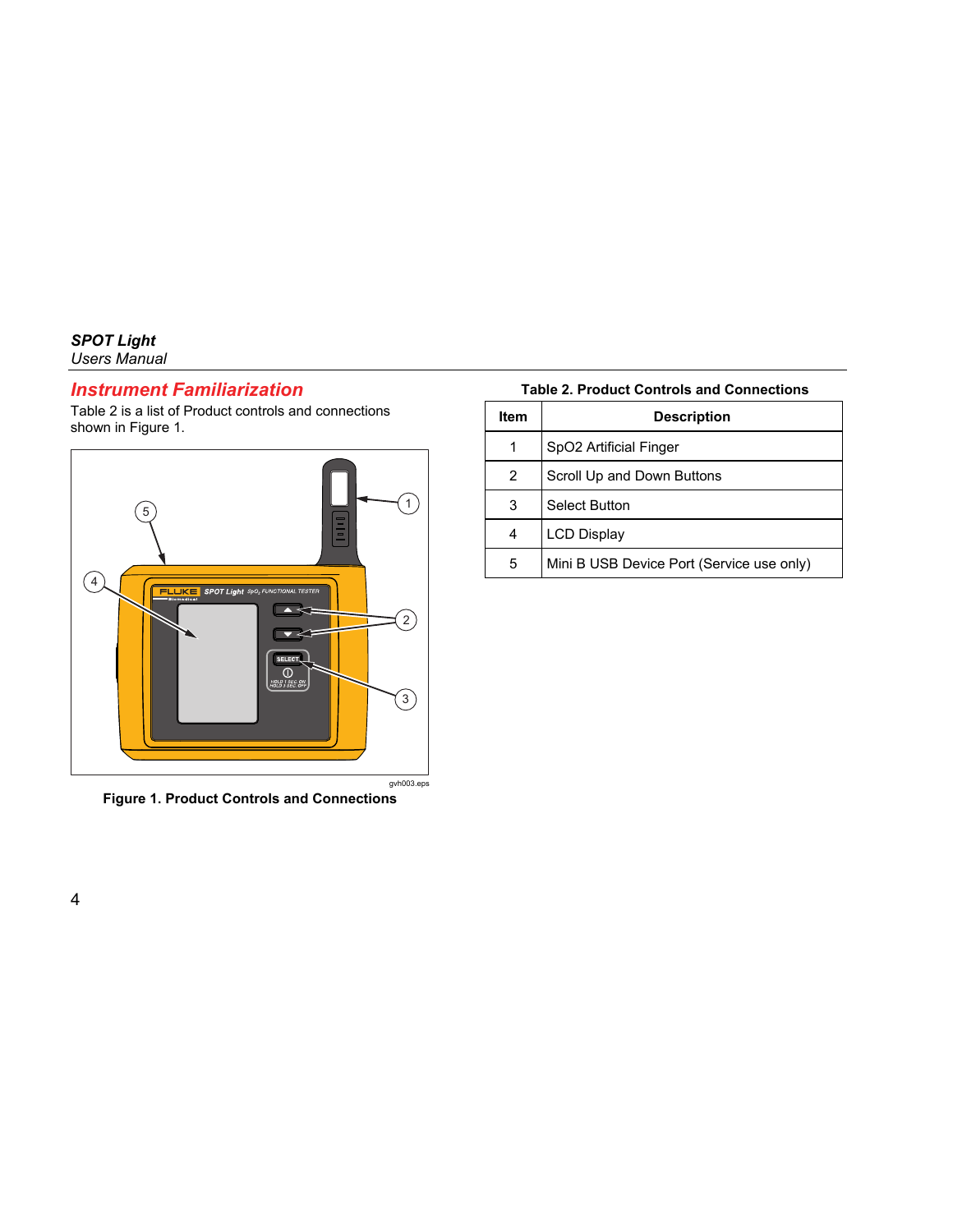# *Accessories*

Available Product accessories are shown in Table 3 and 4.

| <b>Table 3. Standard Accessories</b> |
|--------------------------------------|
|--------------------------------------|

| <b>Item</b>                                                       |                       | <b>Fluke Biomedical Part Number</b> |
|-------------------------------------------------------------------|-----------------------|-------------------------------------|
| <b>SPOT Light Users Manual</b>                                    |                       | 4151274                             |
| <b>AC/DC Power Supply</b>                                         |                       | 3978380                             |
|                                                                   | US                    | 284174                              |
|                                                                   | Schuko                | 769422                              |
|                                                                   | UK.                   | 769455                              |
| AC Power Cord                                                     | Japan                 | 284174                              |
|                                                                   | Australia/China       | 658641                              |
|                                                                   | Brazil <sup>[1]</sup> | 3841347                             |
| Carrying Case                                                     |                       | 4026799                             |
| Product shipped to Brazil also includes a US power cord.<br>$[1]$ |                       |                                     |

#### **Table 4. Optional Accessories**

| ltem         | <b>Fluke Biomedical Part Number</b> |
|--------------|-------------------------------------|
| Battery Pack | 4026823                             |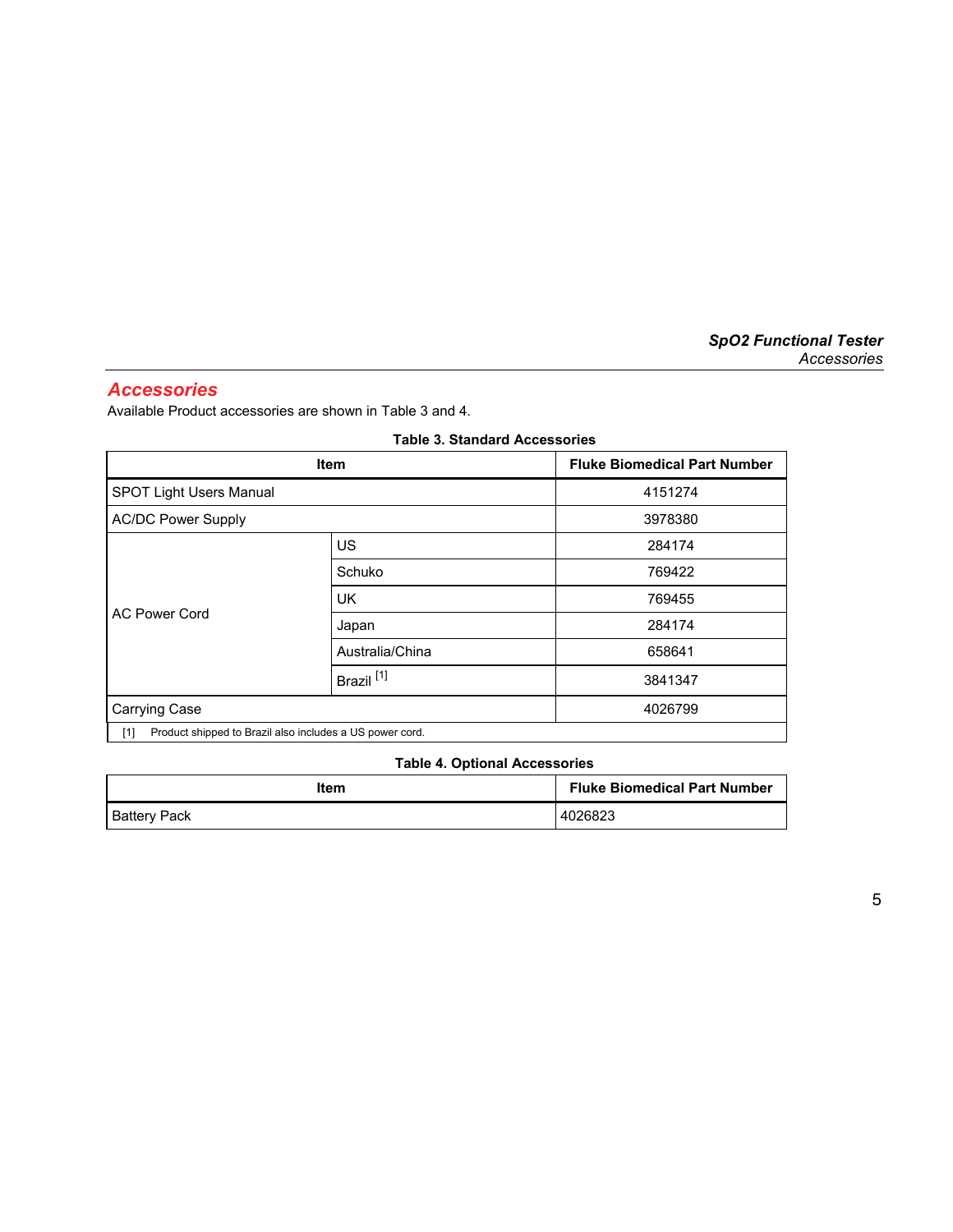# *How to Turn On the Product*

Push SELEOT for one second to turn on the Product. The screen shown in Figure 2 is the power-up screen. Push **SELEGT** and hold for 3 seconds to turn off the Product.



gvh001.eps

## **Figure 2. Power-Up Screen**

*Note* 

*Firmware version shown is for illustration only. The version shown on your Product could be different.* 

When the self test is complete and no errors are sensed. the screen shown in Figure 3 shows in the display.



gvh004.jpg



# *How to Use the Product*

All Product tests are set through the controls on the main screen. As each parameter is set, the test value changes immediately.

## *SpO2 Sensor Placement*

Put the SpO2 sensor on the artificial finger as shown in Figure 4.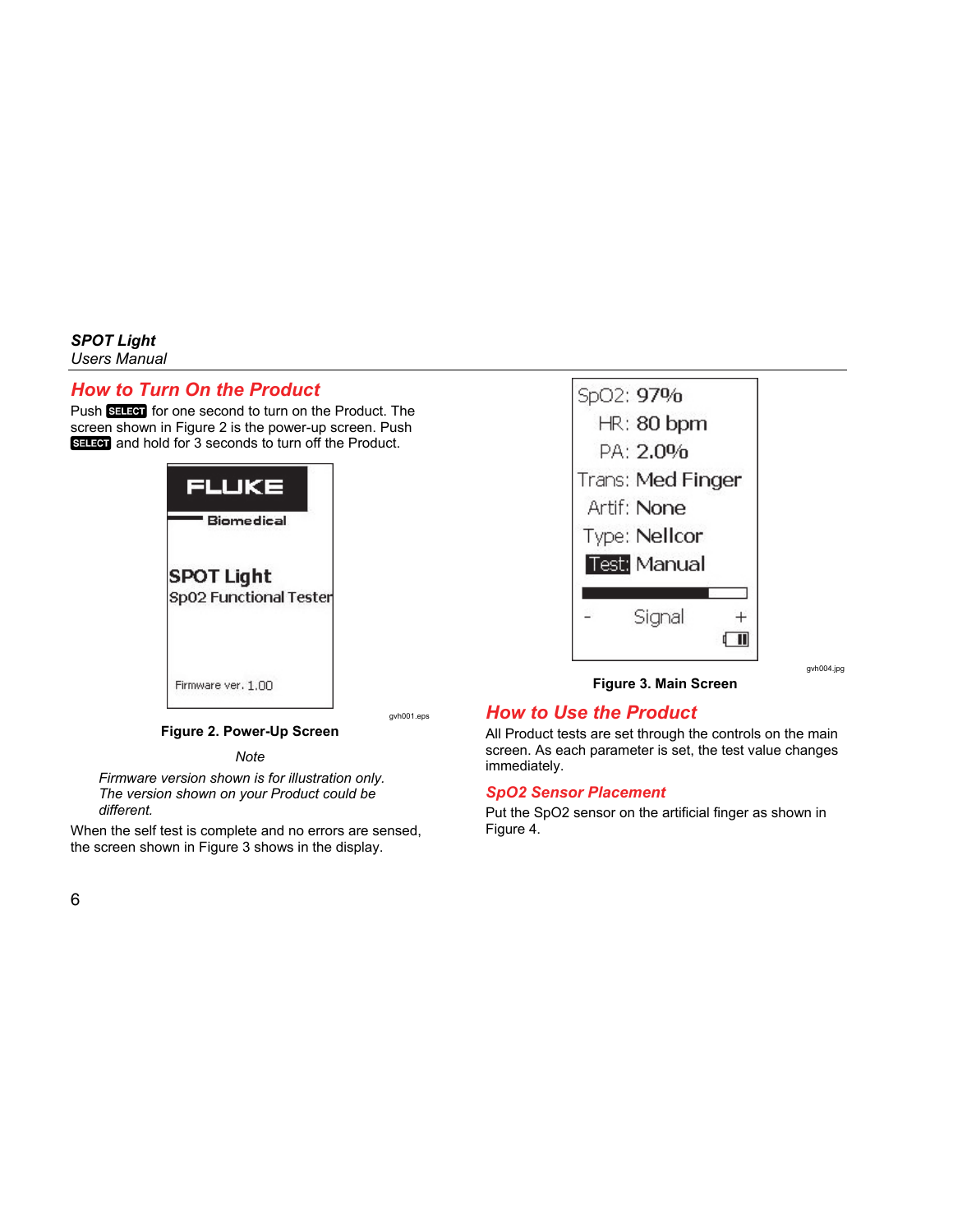#### *SpO2 Functional Tester*

*How to Use the Product* 



**Figure 4. Oximeter Sensor Placement**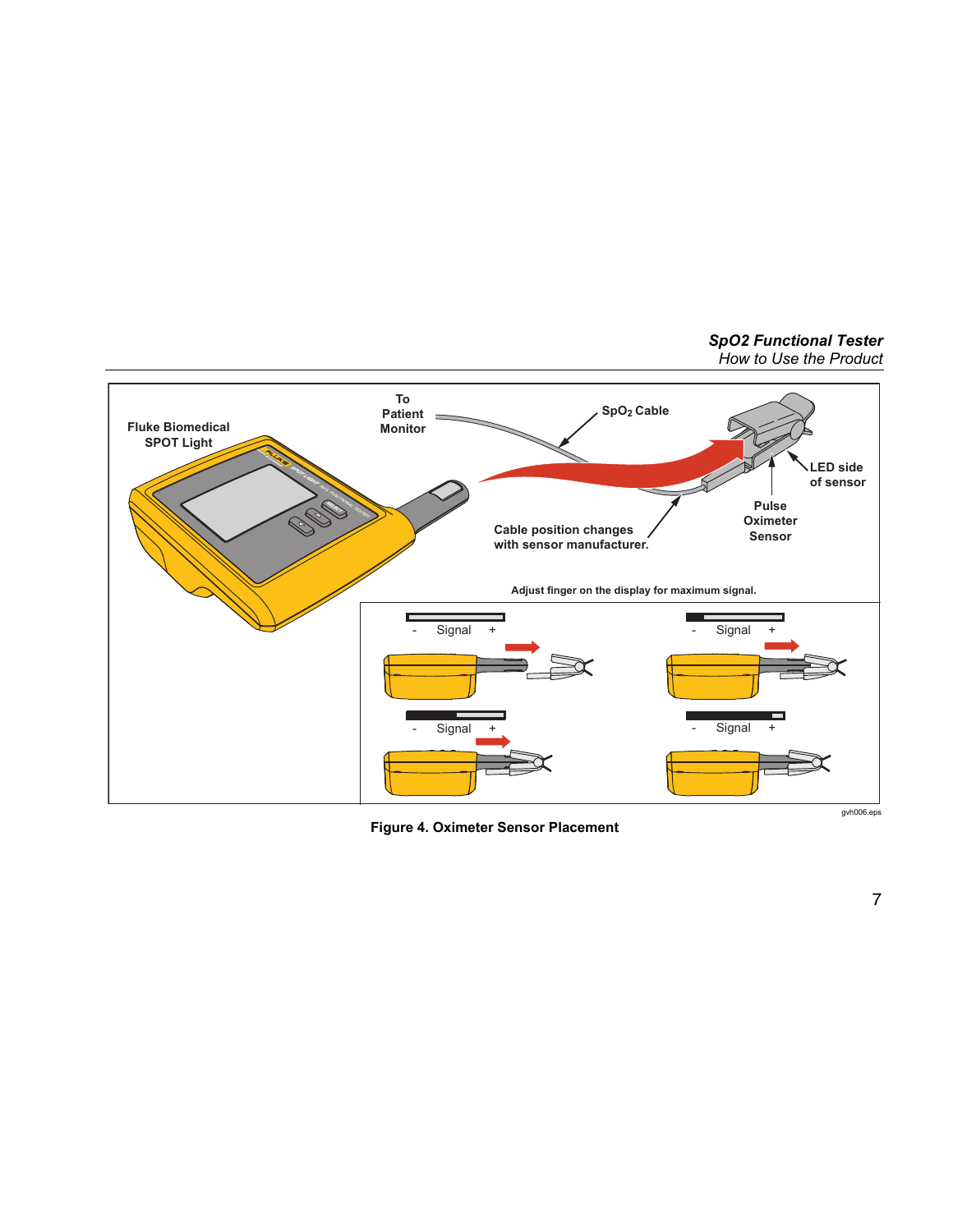### *SPOT Light Users Manual*

Put the sensor with the LEDs on the bottom of the artificial finger. While you put the sensor on the artifact finger, monitor the signal indicator along the bottom of the Product display. Adjust the sensor on the finger for maximum signal strength.

*Note Cable position changes with sensor manufacturer* 

#### *How to Set Test Parameters*

When you turn on the Product, all parameters are set to their default values. To c hange a parameter value, push  $\triangle$  or  $\blacksquare$  $\blacktriangleright$  to move the highlight to a parameter that you need to change. Push **SHEM** to move the highlight to the value of the parameter. Push  $\Box$  or  $\Box$  to scroll through the values. With the correct parameter value shown in the display, push  $\overline{\text{S}}$ parameter. Table 5 is a list of all parameters and their values.

| Parameter                          | Values*                                                                                     |  |
|------------------------------------|---------------------------------------------------------------------------------------------|--|
| SpO2                               | 80%, 85%, 90%, 95%, <b>97%</b> ,<br>98%, 99%, 100%                                          |  |
| HR (Heart Rate)                    | 30, 60, 80, 100, 120, 150, 180,<br>and 240 BPM                                              |  |
| PA (Pulse Amplitude)               | 0.2%, <b>2.0%</b> , and 10%                                                                 |  |
| Transmission                       | LG (Large), Med (Medium),<br>and Sm (Small) finger                                          |  |
| Artifact                           | <b>None, Respiration: 2.5%,</b><br>Ambient light: 50 or 60 Hz                               |  |
| Type                               | Nonin, Masimo, <b>Nellcor</b> , Nihon<br>Kohden, Mindray, GE-Ohmeda,<br>Philips/HP, and BCI |  |
| Test                               | <b>Manual, Custom 1, Custom 2,</b><br>and Custom 3                                          |  |
| * Default values are in bold type. |                                                                                             |  |

**Table 5. Test Parameters**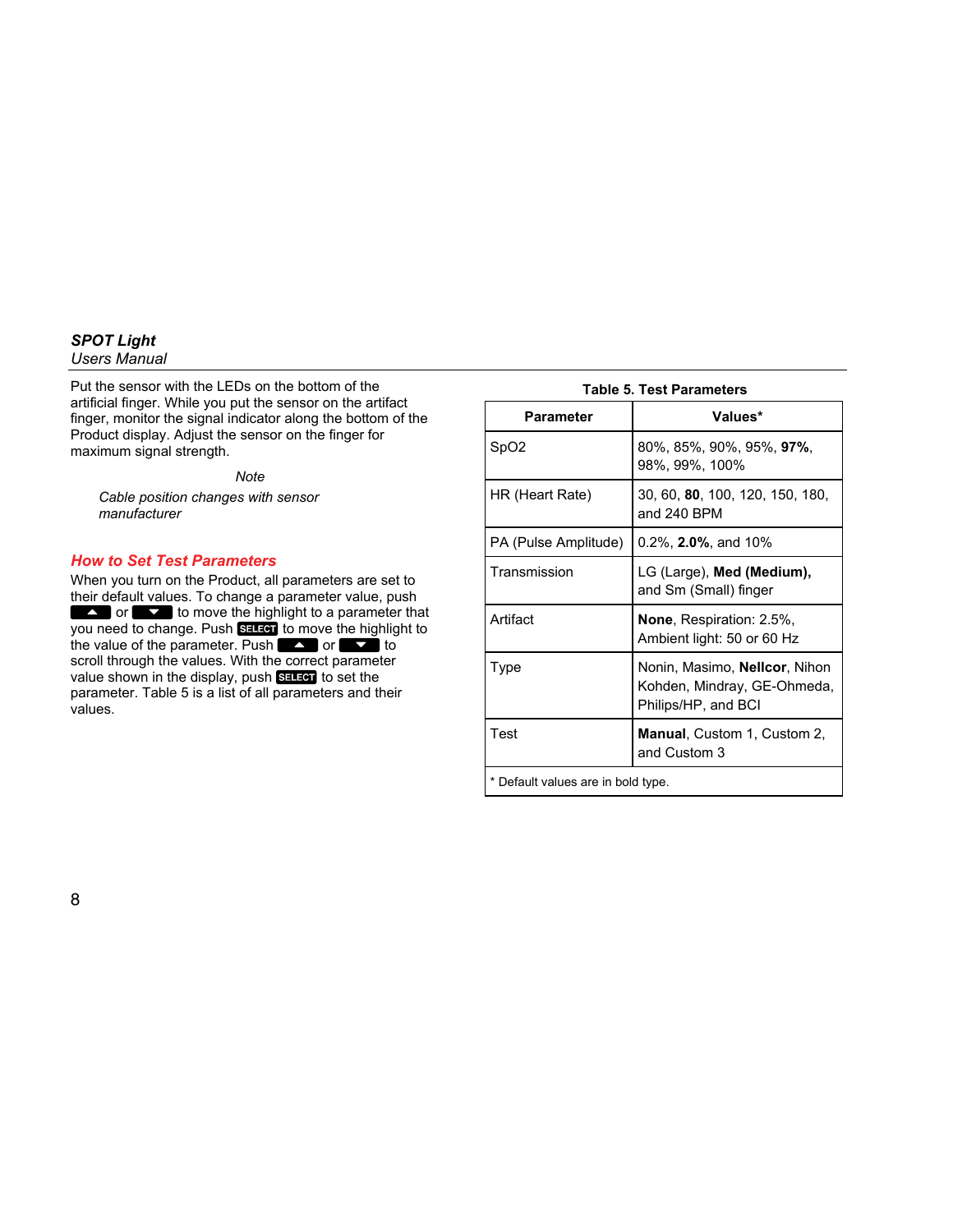As one example, to change the SpO2 value to 98 %:

- 1. Push  $\Box$  or  $\Box$  to move the highlight to **SpO2:** in the display.
- 2. Push SELEOT. The highlight moves to the SpO2 parameter value as shown in Figure 5.



gvh005.jpg

**Figure 5. SpO2 Parameter Change** 

3. Push  $\Box$  or  $\Box$  to scroll through the SpO2 parameter values until **98%** shows in the display.

*Note* 

*As each parameter is set, the artificial finger outputs the new parameter value immediately.* 

4. Push **SELEGT**. The highlight moves back to **SpO2:** and the value stays set at 98 %.

# *How to Set Custom Tests*

When the **Test** parameter is set to **Manual**, no parameter values are stored. A maximum of three custom tests can be stored in the Product.

To set up a custom test:

- 1. Push  $\sim$  or  $\sim$  to move the highlight to **Test:** in the display.
- 2. Push SELEGT. The highlight moves to the Test parameter.
- 3. Push  $\Box$  or  $\Box$  to scroll through the test values. Stop when Custom 1, Custom 2, or Custom 3 shows in the display.
- 4. Push SELECT.

When the **Test** parameter is set to **Custom 1**, **Custom 2**, or **Custom 3**, each parameter you change becomes a new value for that custom test.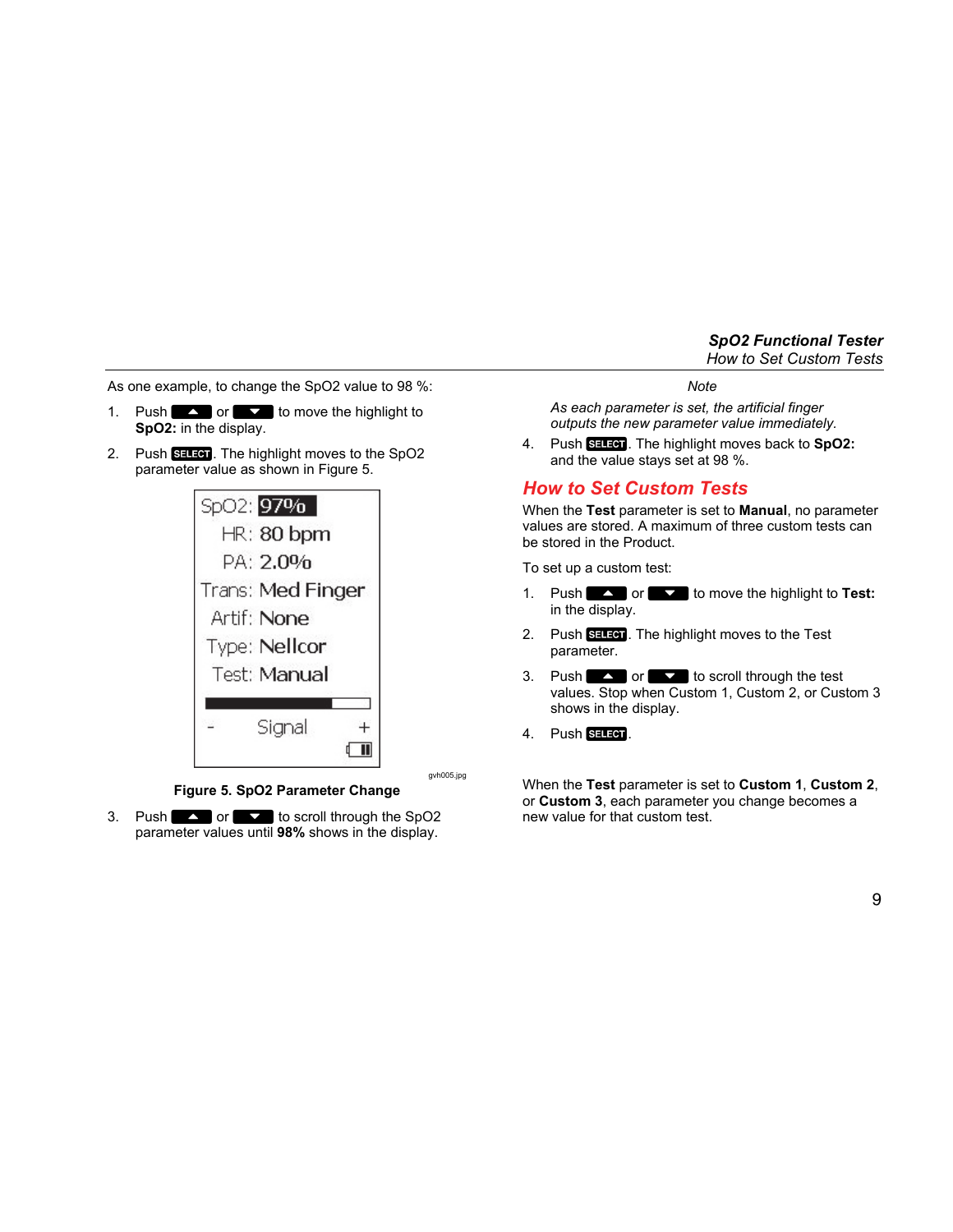# *Maintenance*

The Product is an SpO2 functional tester. Try to prevent mechanical abuse that could change the test values. The Product has no internal user-serviceable parts.

# W **Warning**

**For safe operation and maintenance of the Product and to prevent personal injury:** 

- **Repair the Product before use if the battery leaks.**
- **Remove batteries to prevent battery leakage and damage to the Product if it is not used for an extended period.**
- **Connect the battery charger to the mains power outlet before the Product.**
- **Use only Fluke approved power adapters to charge the battery.**
- **Do not short the battery terminals together.**
- **Do not keep cells or batteries in a container where the terminals can be shorted.**
- **Keep cells and battery packs clean and dry. Clean dirty connectors with a dry, clean cloth.**
- **Batteries contain hazardous chemicals that can cause burns or explode. If exposure to chemicals occurs, clean with water and get medical aid.**
- **Do not put battery cells and battery packs near heat or fire. Do not put in sunlight.**
- **Do not disassemble or crush battery cells and battery packs.**
- **Have an approved technician repair the Product.**
- **Use only specified replacement parts.**
- **Remove the input signals before you clean the Product.**
- **Connect factory supplied threeconductor mains power cord to a grounded power outlet.**
- **Do not use a two-conductor adapter or extension cord.**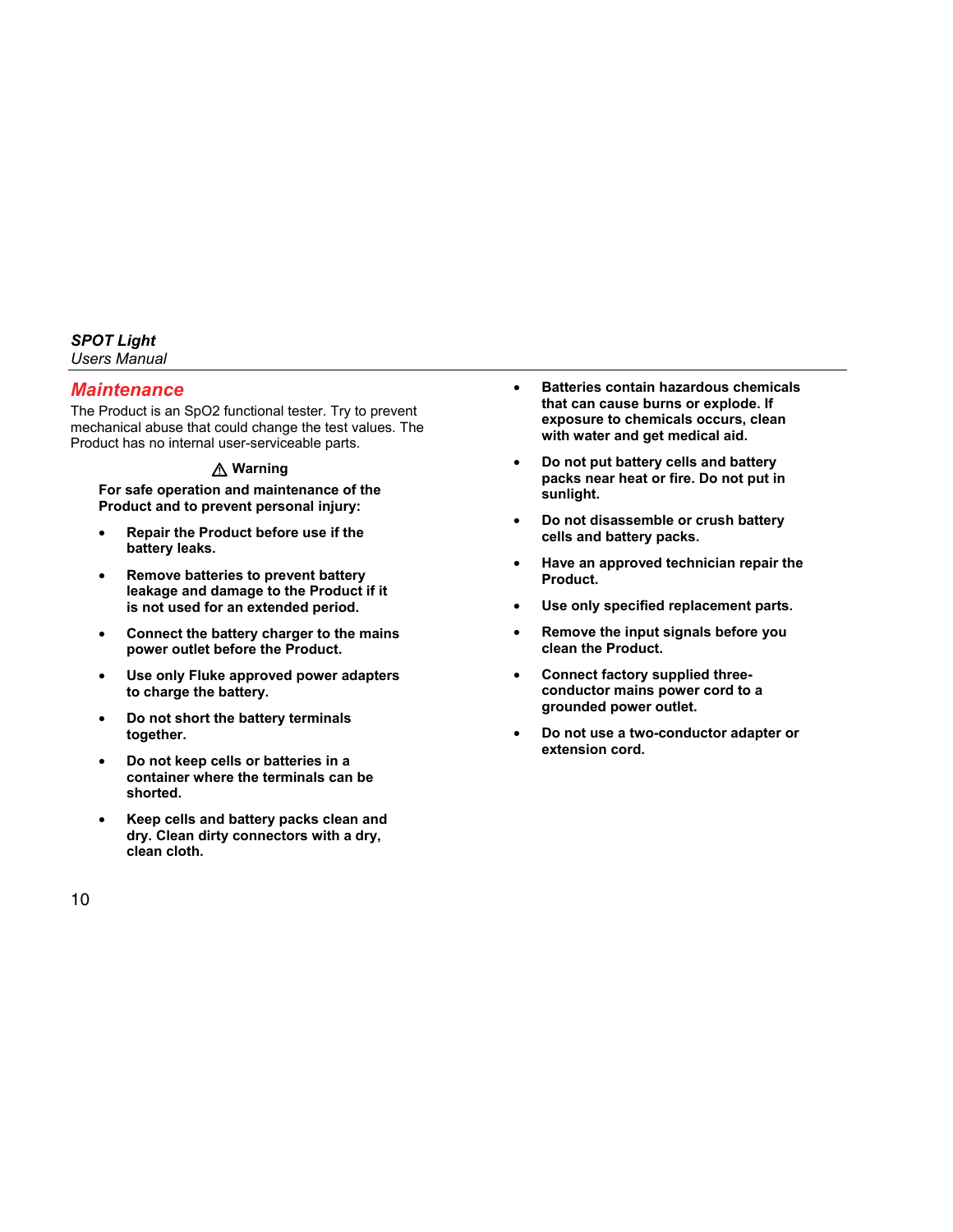## *How to Clean the Product*

## W **Caution**

**Do not put fluid onto the Product surface. Fluid seepage into the electrical circuitry may cause the Product to fail.** 

**Do not use spray cleaners on the Product. This action can force the cleaning fluid into the Product and damage electronic components.** 

Clean the Product occasionally with a damp cloth and mild detergent. Try to prevent the entrance of liquids.

#### *Battery Maintenance*

For peak battery performance, charge the Product to maximum charge a minimum of one time each month. If the Product is not to be used for more than a month, keep it connected to the charger.

#### *Note*

*To get the specified performance, use the specified battery charger that comes with this Product.* 

When the battery gets low, a low battery message shows in the display.

#### *How to Charge the Battery*

The battery charge level is shown in the lower-right corner of the display when the battery pack is installed in the Product. If the battery charges,  $\Theta \Theta \Theta$  shows in the

lower-right corner of the display. With the AC/DC power supply removed from the Product, the battery icon shows the charge level.

The battery can be charged while it is in or out of the Product. The charge rate is slower when the Product is energized and the battery charger is on. To charge the battery:

- 1. As shown in Figure 6, connect the ac/dc power supply to the power connector on the battery pack.
- 2. Connect the ac/dc power supply to a power source. The battery charge LED on the battery pack shows red or green when the ac/dc power supply is connected to the battery pack. When the LED is green, the battery is charged.

When you have two or more battery packs, you can charge one battery externally while you use the other to energize the Product.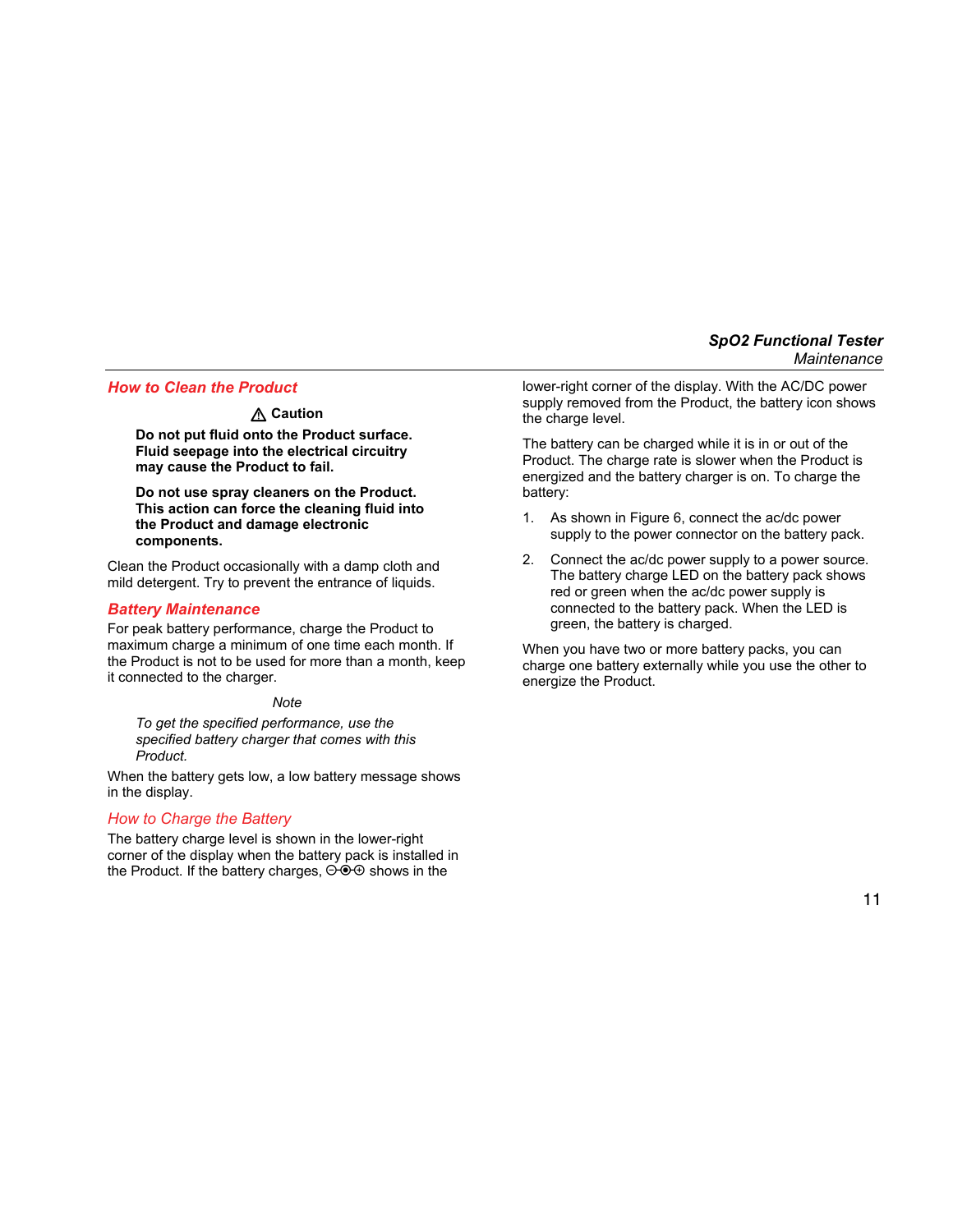

**Figure 6. External Battery Charger Connections**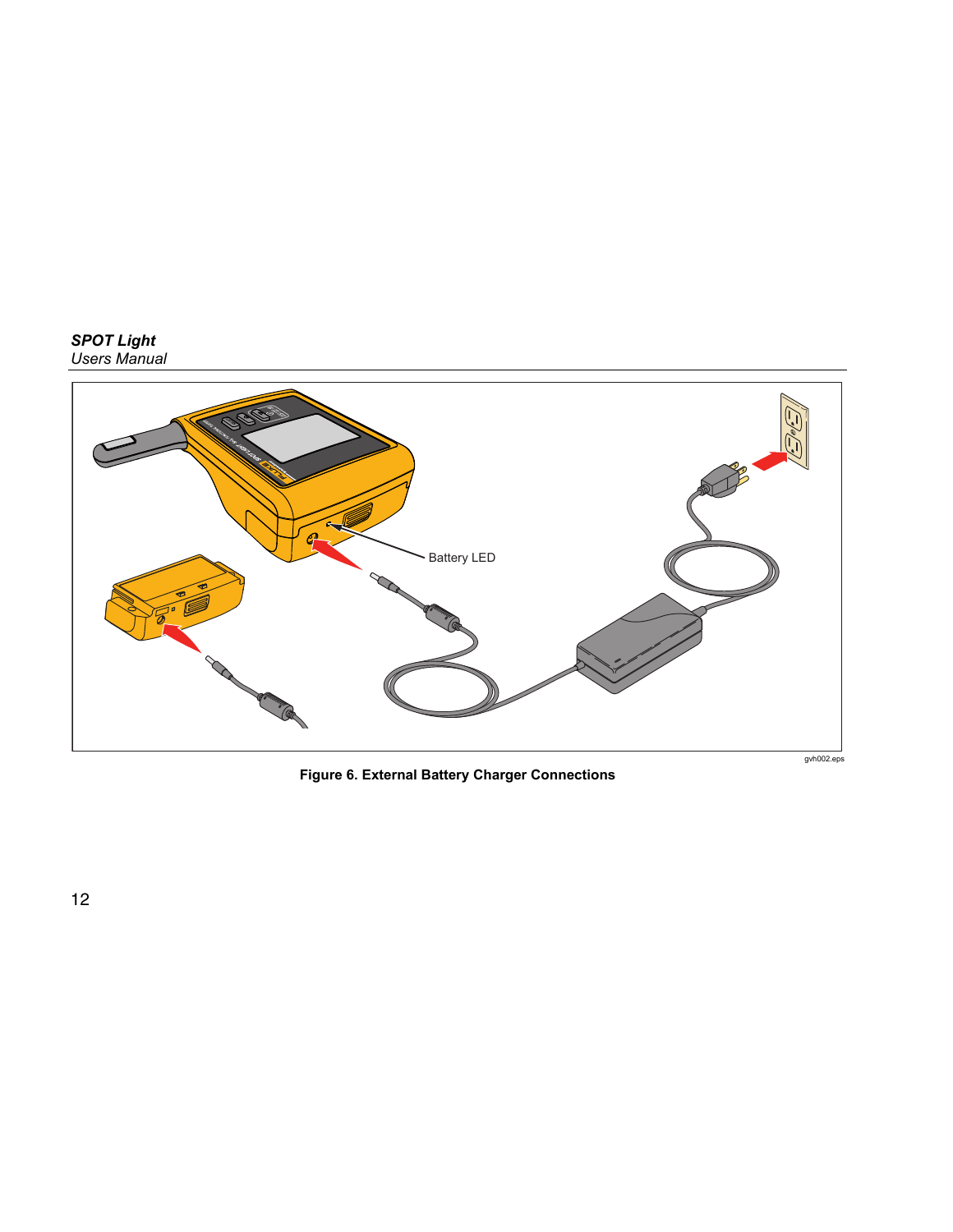#### *Battery Removal*

The battery pack is easy to remove and replace. To remove the battery pack:

- 1. Push down on the battery pack latch as shown in Figure 7.
- 2. Pull the battery pack from the Product.



### **Figure 7. Battery Removal**

To put the battery pack into the Product, align the battery pack with the guides on the Product and push it into the Product until the latch locks.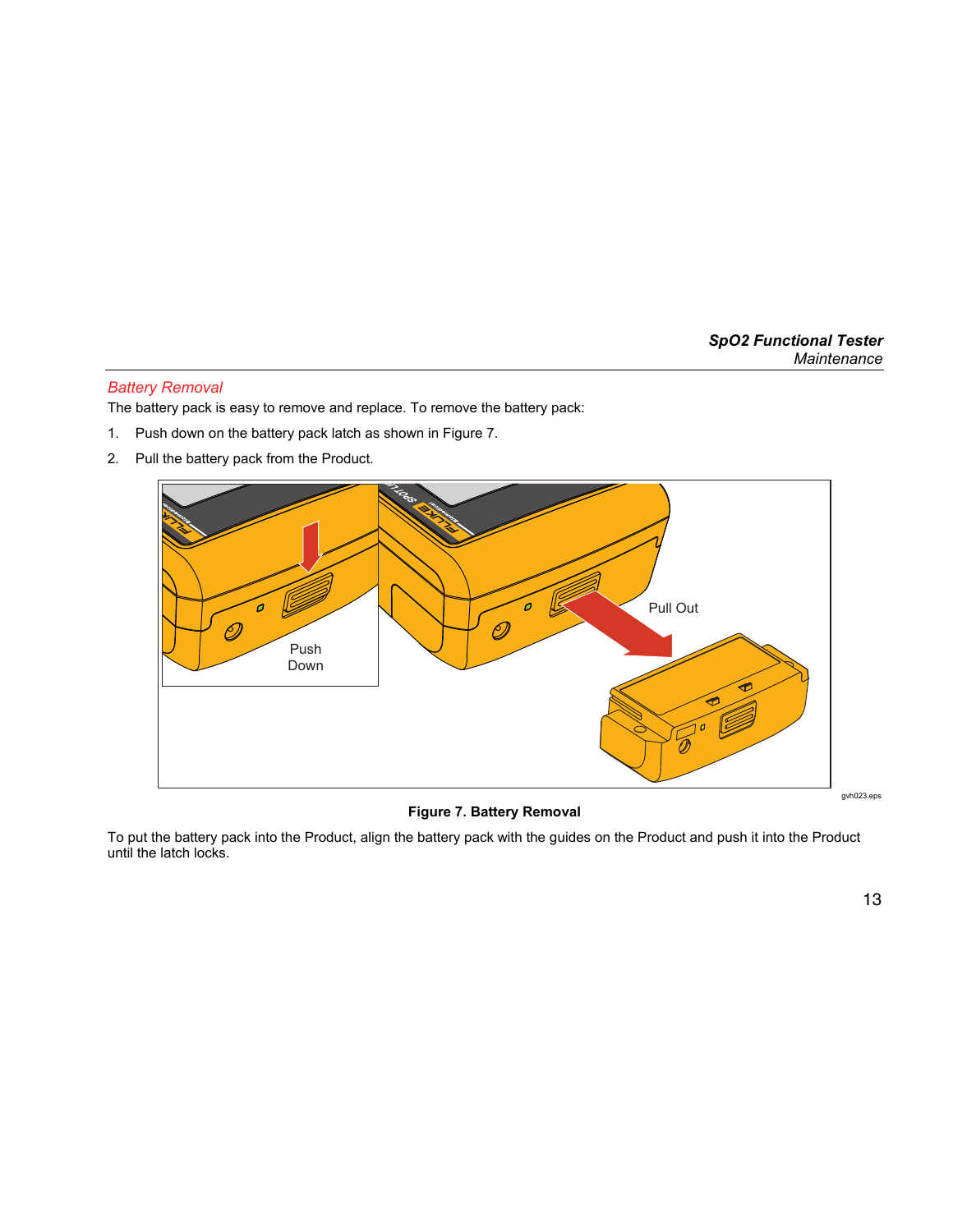# *General Specifications*

#### **Temperature**

|                                                     | <b>Communication</b> (USB Device Virtual COM Port). Mini B connector for service upload of firmware |
|-----------------------------------------------------|-----------------------------------------------------------------------------------------------------|
|                                                     |                                                                                                     |
|                                                     | charger must be connected to a properly grounded ac receptacle.                                     |
|                                                     |                                                                                                     |
|                                                     |                                                                                                     |
|                                                     |                                                                                                     |
|                                                     |                                                                                                     |
| Electromagnetic Compatibility (EMC) EN 61326-1:2006 |                                                                                                     |

# *Detailed Specifications*

# **Oximeter SpO<sub>2</sub> Optical Emitter and Detector**

**%O2**

O2 Saturations ..................................................... 80 %, 85 %, 90 %, 95 %, 97 %, 98 %, 99 %, and 100 %

Accuracy

With oximeter manufacturer's R-curve

Saturation within UUT specific range ..........  $\pm$  (1 count + specified accuracy of the UUT) Saturation outside UUT specific range ....... monotonic with unspecified accuracy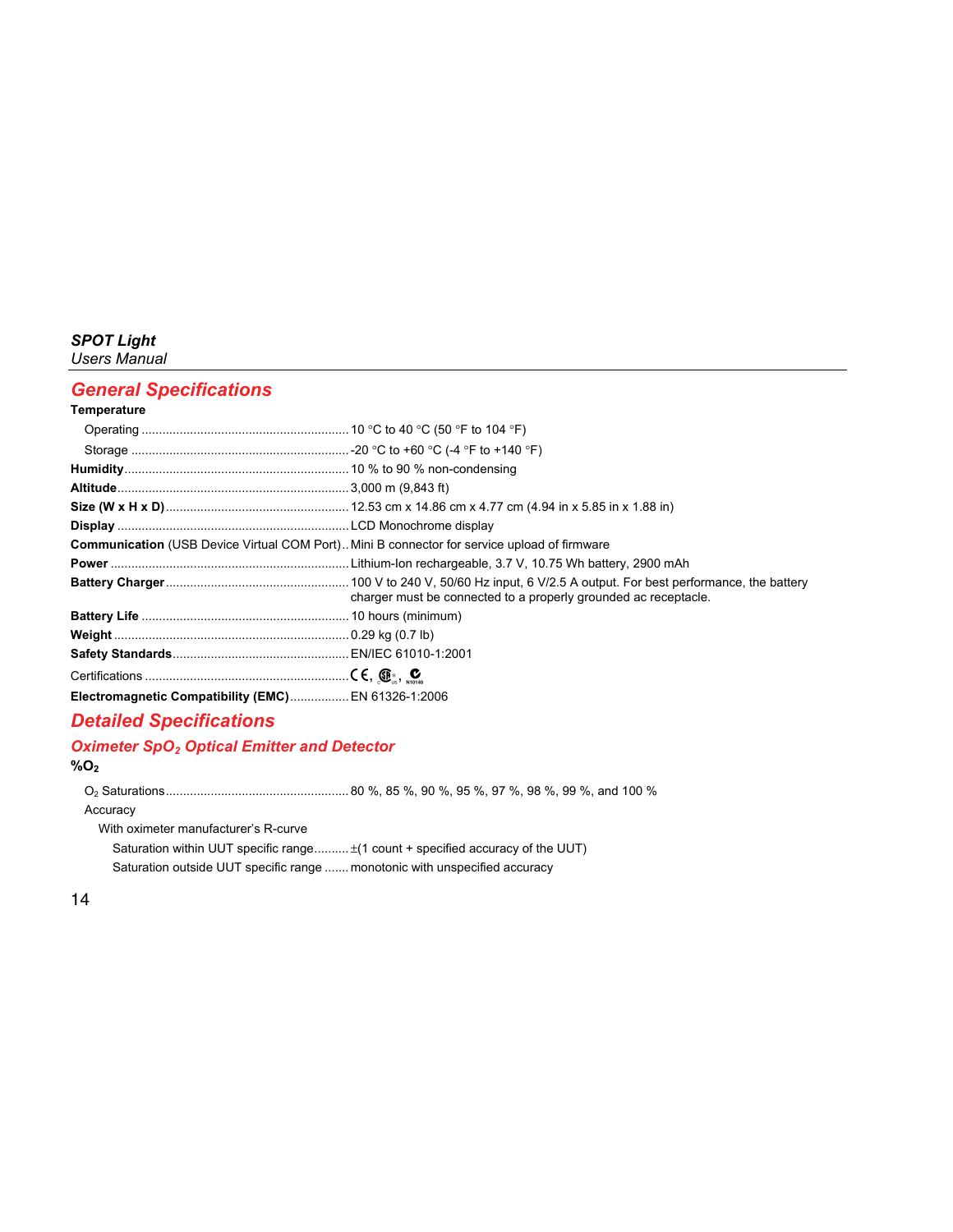| With Fluke Biomedical R-curves          |                                                                                               |
|-----------------------------------------|-----------------------------------------------------------------------------------------------|
|                                         |                                                                                               |
|                                         |                                                                                               |
|                                         |                                                                                               |
| <b>Heart Rate</b>                       |                                                                                               |
|                                         |                                                                                               |
|                                         |                                                                                               |
|                                         | Transmission (Ratio of detector current to LED current, expressed in parts per million (ppm)) |
|                                         |                                                                                               |
|                                         | color: large finger, medium finger, small finger.                                             |
| <b>Pulse Amplitude</b>                  |                                                                                               |
|                                         |                                                                                               |
| <b>Artifact</b>                         |                                                                                               |
| Respiration                             |                                                                                               |
|                                         |                                                                                               |
|                                         |                                                                                               |
|                                         |                                                                                               |
| <b>Compatible Manufacturer Products</b> |                                                                                               |
|                                         | With manufacturer R-curve Nellcor, Masimo, Nonin, and Nihon Kohden                            |
|                                         | With Fluke Biomedical R-curve Mindray, GE-Ohmeda, Philips/HP, and BCI                         |